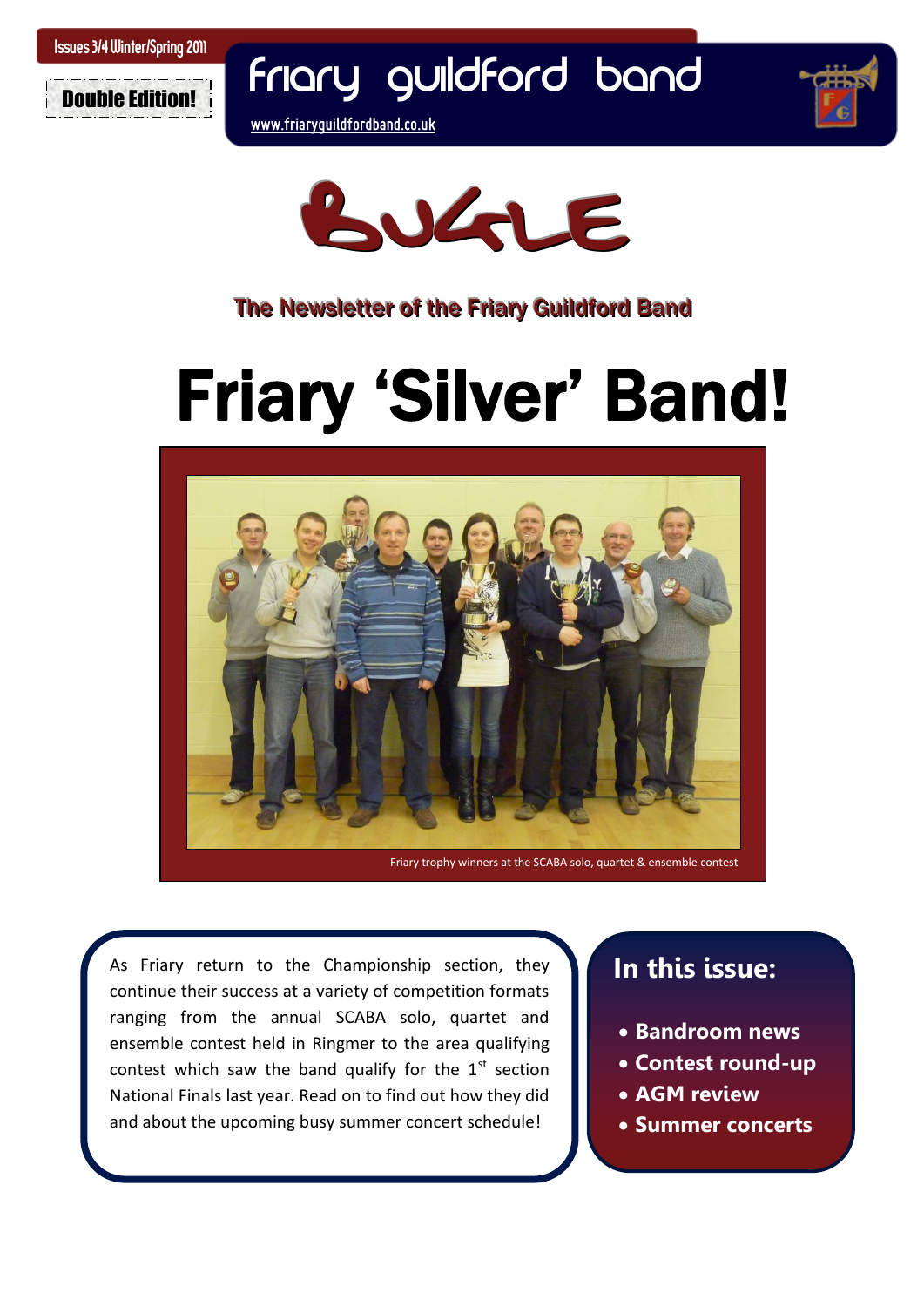### Top Ranking!

Friary Guildford Band are flying high - it's official! Following their crowning as First Section Champions of Great Britain at the National Championships at Harrogate in September, and a further two contests in October, the band has risen a staggering 68 places to 52nd in the World Rankings, as published in The British Bandsman magazine and leading brass band website, 4barsrest.

Of bands in the London & Southern Counties region, only Redbridge Brass and Zone One are now placed higher than Friary Guildford. Band chairman, Tim Gregory, commented: "*This is a fantastic achievement, the highest Friary Guildford have ever been ranked in their history. But whilst rankings are important, they are only part of the story. We are busy consolidating our position in the world's top flight Championship Section, where competition is be even fiercer*." Friary"s press officer, Tim Straker, added: "*It's great to see the band members' hard work and commitment reflected in the world rankings, which show the public that there are top brass bands to be heard in the South of England as well as in their traditional territory further North"*.

For more information and a full list of the top 200 ranked bands, log onto [www.4barsrest.com/rankings](file:///C:/Users/Rich/Documents/Friary%20Bugle/Final%20Bugles/www.4barsrest.com/rankings)

#### **Friary Strengthen Ranks**

Friary welcomes Matt Gilbert to the cornet section and Kevin Webb into the trombone section. Matt transfers from the Fairy Band and will play on the solo cornet bench. His first contest was Yeovil in February. Kevin joins after a long spell playing with Chichester. Kevin's first contest with the Band was Hove on 17<sup>th</sup> April. MD Chris King commented "*Both these new additions to the band strengthen their respective sections and Friary are glad to welcome in such talented players*".

#### **Over the Moon!**

The Bugle is delighted to report that E-flat bass player Dave Moon has a new addition to his family. Dave's wife Gwyneth gave birth to a baby girl named Alice Emilia weighing in at 8lbs. Congratulations Dave and Gwyneth!

#### Masters Invitation

Friary Guildford Band have been invited to play in the prestigious All England International Masters contest, to be held on Sunday 29th May at the Kettering Conference Centre and Lighthouse Theatre.

The test piece for the contest is a new commission by Darrol Barry, entitled "Gemini". The work is dedicated to doyen of the brass band world, Roy Newsome, with the central episode being a personal tribute by the composer to the former principal trumpeter of the London Symphony Orchestra, Maurice Murphy, who died last October. A muchrespected player in the orchestral world, Maurice Murphy played on the soundtrack of numerous major films, including Star Wars, Batman and Gladiator, was also one time principal cornet of the Black Dyke Mills band and a professor at The Royal Northern College of Music.

"*At this stage we don't know the full line-up of bands taking part*," said musical director, Chris King. "*But we know that we'll be up against strong opposition from both British and European bands and it's a real privilege to be asked to compete. It'll be another good test for everyone. The contest will be hot on the heels of the British Open Spring Festival two weeks earlier, where we'll be competing for the Senior Cup. May will be a busy month for us,*" he added.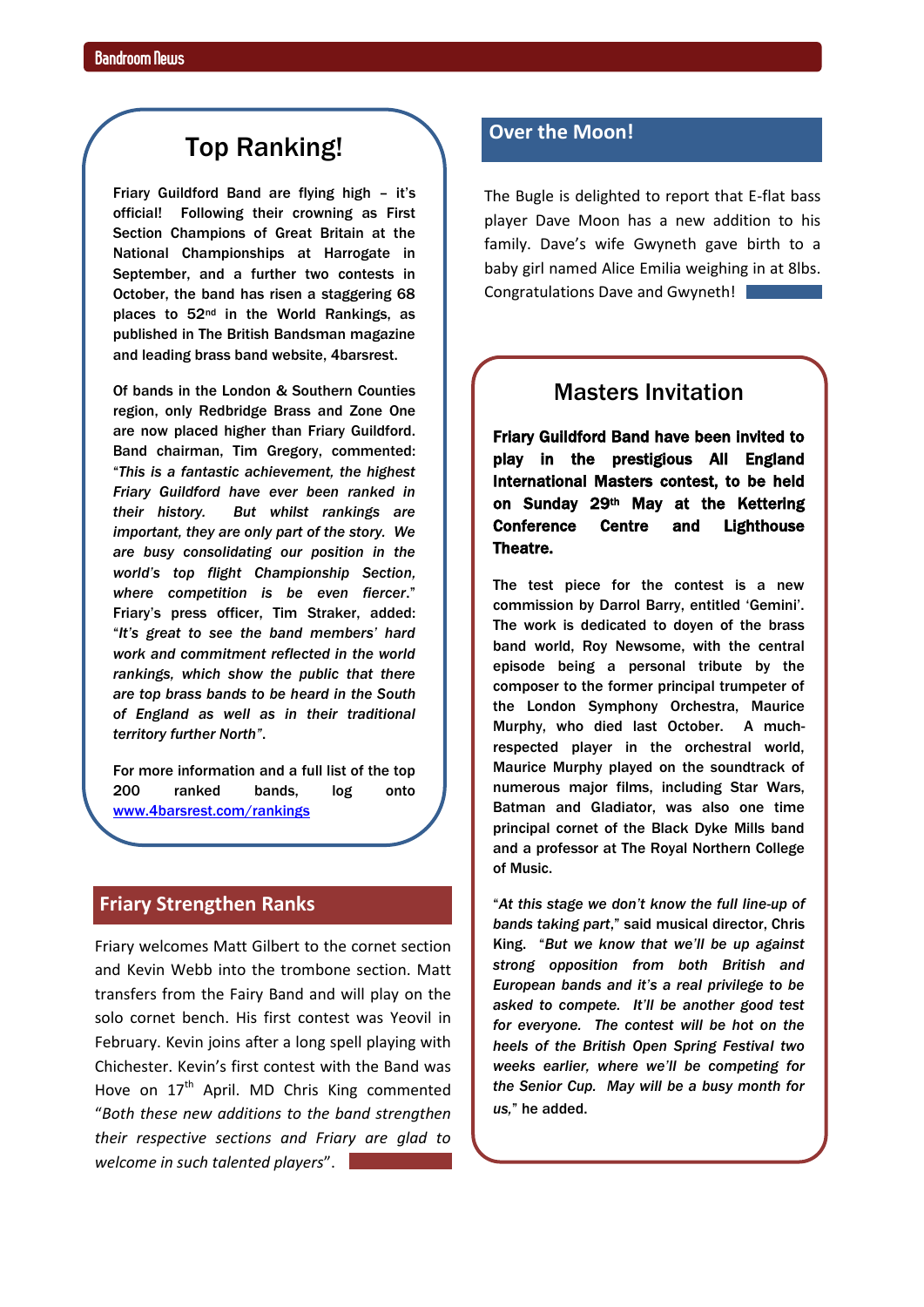## Folkestone

Test Piece

Contest: SCABA Autumn contest Location: Leas Cliff Hall, Folkestone Date: 16<sup>th</sup> October 2010 Section: Championship

Position: 3/4

(Own Choice): Les Preludes F. Liszt arr. B. Gay Adjudicator: Peter Roberts

Finals just a few weeks before, some intense **Final Prand returned to the Championship** Friary travelled to Folkestone on the back of two consecutive victories in the Championship section in the previous two years. This year, as Pontin's contest was so close, Musical Director Chris King decided that the Band would play the set test piece that had been chosen for that competition. This was a recently published new arrangement of the Franz Liszt masterpiece 'Les Preludes'. Having competed at the National rehearsals were crammed in to work up this Championship section standard piece which has a particularly tough soprano cornet part. On the day, Friary gave a good account of themselves but could only come away with third place and the conductor's award for Chris' excellent interpretation of the piece. Adjudicator Peter Roberts remarked "*There were some very notable individual contributions to this performance which had a lot of character*". Thanks go to Michael Straker (Trombone) and Rob Domingue (Soprano) for helping the Band out for this contest.





| Contest:             | <b>Pontin's</b>               |
|----------------------|-------------------------------|
| Location:            | <b>Pontin's Holiday Camp.</b> |
|                      | <b>Prestatyn</b>              |
| Date:                | 24th October 2010             |
| Section:             | <b>Championship</b>           |
| <b>Test Piece:</b>   | <b>Les Preludes</b>           |
| (Set)                | F. Liszt arr. B. Gay          |
| <b>Adjudicators:</b> | <b>Roy Newsome.</b>           |
|                      | <b>Major Peter Parkes</b>     |
| <b>Position:</b>     | 10/15                         |
|                      |                               |

section in Prestatyn with the hope that they may emulate the result they gained three years earlier  $(4<sup>th</sup>)$  playing Philip Sparke's 'Partita'. The challenging test piece 'Les Preludes' was this year's selection and after giving it a run-out at Folkestone the week before (result:  $3<sup>rd</sup>$ ), Friary knew what would be expected of them from a strong field of 15 bands from all over the country. After another committed performance of a number 10 draw, Friary were placed  $10^{\text{th}}$ . Adjudicators Roy Newsome and Peter Parkes commented "*Much to commend but more work needed*" which was a fair summary of a performance of this tough test piece. Thanks must go to Rob Domingue (Soprano) Paul Thomas (E Flat Bass), Gwyn Press (B Flat Bass) and Jane Stewart (Percussion) for helping Friary out for this contest.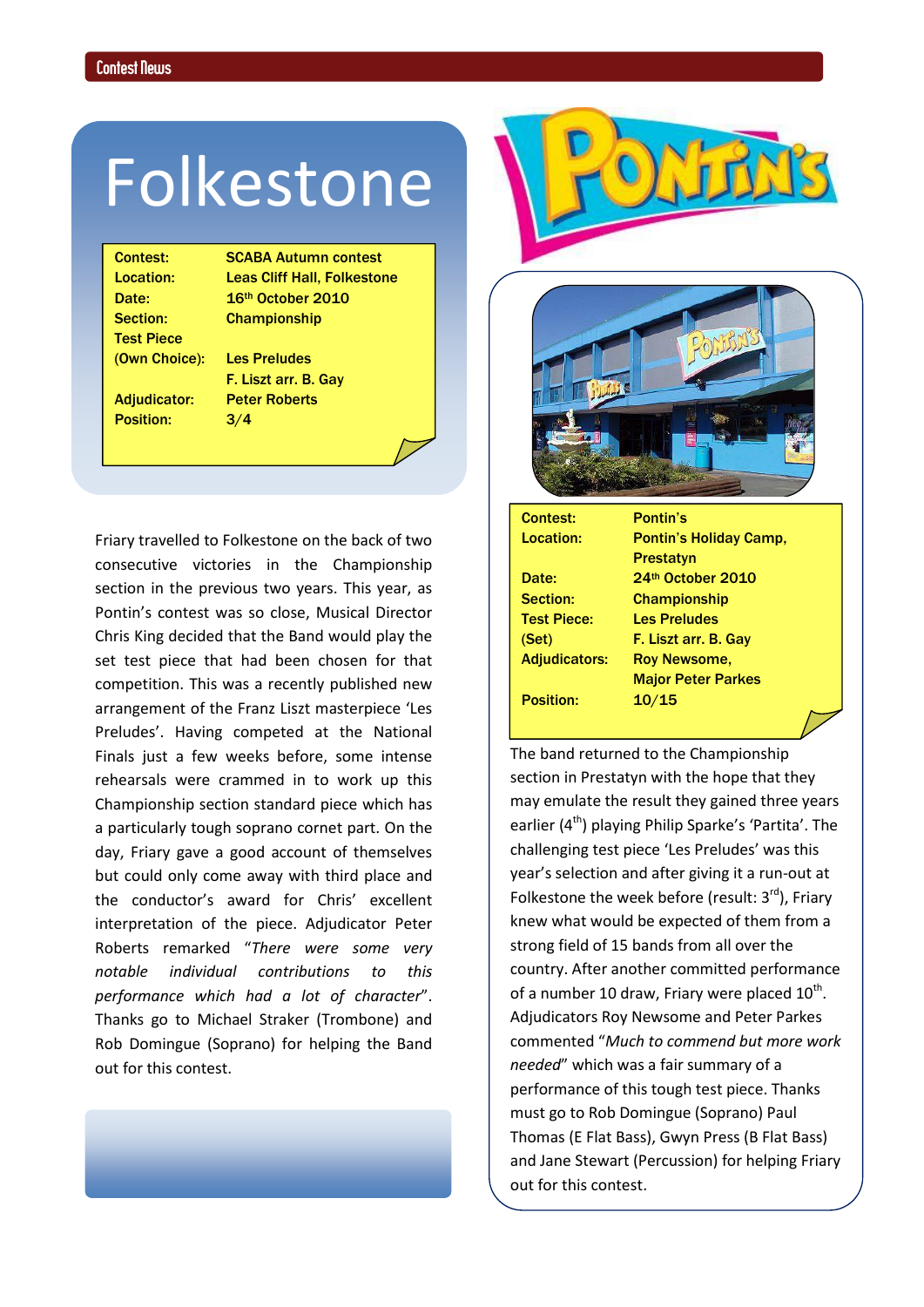# Solo Success!



Friary players were given an incentive to compete at the annual SCABA solo, quartet and ensemble contest in Ringmer with the Band offering to cover the fee of all entries. This encouraged many players to come forward and take part for the first time, both in the solo and ensemble classes. Adjudicator Melvin White, who was confined to his box for a long time after a record number of entries, commented on the high standard of the competition and what a pleasure it had been to listen to the performances throughout the day. In the adult slow melody section, Richard Straker (cornet) came out on top with his rendition of 'Rusulka's Song to the Moon' with Rhys Cave of Aveley & Newham coming second playing 'Before the Cross'. Friary's Lauren Cave (Rhys' sister) claimed the final podium position switching her cornet for a flugel and playing the lyrical solo 'Reflections'. Other members of the Friary contingent including Chris Straker (Euphonium), Ian Stewart & Roland Knight (both trombones) all played exceptionally well and were placed just outside the top three. In the adult Air Varie competition, Friary's principal cornet Richard was placed first with a tour de force performance of 'Slavische Fantasy'. Second was fellow cornet player Lauren who showed her flexibility, switching back to cornet to play a technically

assured version of 'O Lovely Night'. Chris Straker took third, wowing the audience with a superb performance of 'Fantasie Brillante'. Again other Friary competitiors Ian Stewart, Roland Knight and Steph Westwood produced very creditable performances. Thanks goes to David Howell who accompanied many of the Friary performances in the solo class. Friary entered three quartets in the Open Quartet class with Richard Straker, Lauren Cave, Nigel Stevens (Horn) and Chris Straker playing Dennis Wright's 'Romantica' and coming first ahead of the bass quartet of Alan Westwood, Nigel Simmons, Dave Moon and Phil German playing Suite in Blue. The trombone foursome of Ian Stewart, Roland Knight, Dave Moon and Adam Gregory came in fourth playing an arrangement of Wagner excerpts. In the Open Ensemble, Friary were the only competitors with a eight-piece made up of Richard Straker, Chris King, Lauren Cave, Nigel Stevens, Chris Straker, Ian Stewart, Adam Gregory, Dave Moon, played a Nigel Simmons composition 'Prelude, Elegy & Scherzo' which adjudicator Melvin White said "*rounded off the day nicely*". Friary ended the day with a good haul of trophies and titles to take back to Surrey.



Top: Richard Straker Bottom: Chris Straker, Lauren Cave, Richard Straker & Nigel Stevens with adjudicator Melvin White. Photos courtesy of Matthew Ruel (SCABA)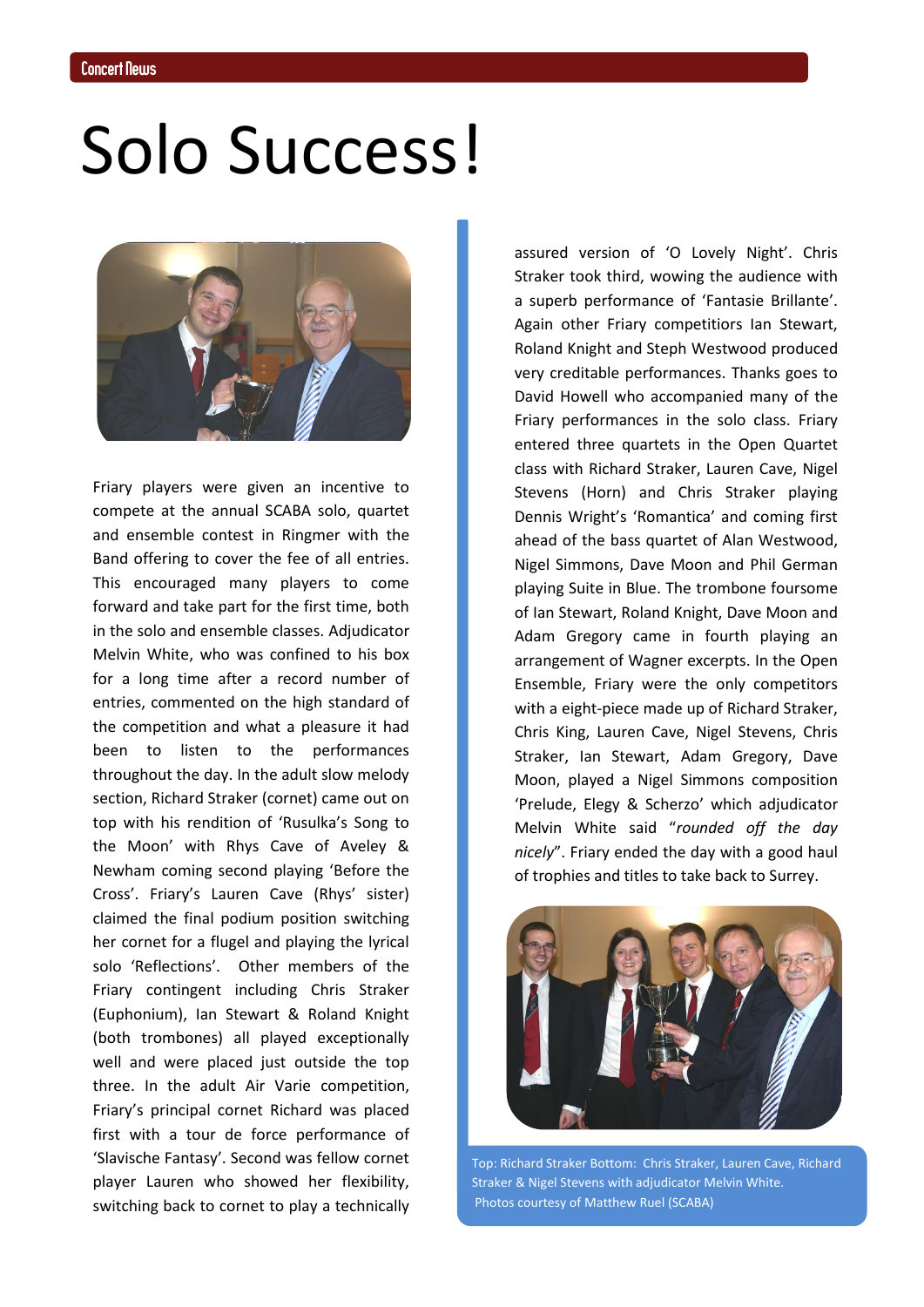## Yeovil

(Own Choice) See below Adjudicator: Colin Hardy Position: 8/12

Contest: Yeovil Entertainment Location: Octagon Theatre, Yeovil Date: 5<sup>th</sup> February 2011 Section: Championship Test Piece: Entertainment

|  | ao |  |
|--|----|--|
|  |    |  |
|  |    |  |
|  |    |  |

Friary were invited back to Yeovil after missing out last year due to their  $1<sup>st</sup>$  section status. Musical director Chris King chose an entertaining programme for the band's first contest of the year which was; Chris' arrangement of Malaguana, Song & Dance (Cornet solo; Richard Straker), The Pat Metheny jazz classic 'Letter from Home', Mr Sandman (complete with hand bell soloists Matt Tallamy, Alex Stevens, Steph Westwood and Nigel Simmons!) and Chris' arrangement of Armenian Dances. Adjudicator Colin Hardy wrote "*Overall some good playing but also some blemishes*". After a closely fought contest, Friary were placed 8<sup>th</sup> from a field of 12 bands. which should be enough to see their return to this popular contest next year. Thanks for this contest go to Ralph Wyld and Geoff Clarke (both percussion).

# Area Qualifiers



| <b>Contest:</b>     | <b>Area Qualifiers</b>     |  |
|---------------------|----------------------------|--|
| Location:           | <b>Stevenage</b>           |  |
| Date:               | 20th March 2011            |  |
| Section:            | <b>Championship</b>        |  |
| <b>Test Piece:</b>  | <b>Paganini Variations</b> |  |
|                     | (P. Wilby)                 |  |
| <b>Adjudicator:</b> | <b>Dennis Wilby</b>        |  |
| <b>Position:</b>    | 5/12                       |  |
|                     |                            |  |
|                     |                            |  |

Friary took to the Championship section stage in Stevenage for the first time since 2007 having gained promotion from the first section last year. The test piece was the Phillip Wilby classic 'Paganini Variations' which is a taxing test of both ensemble and solo playing for the band. After weeks of extra practices, sectionals and rehearsals, Friary produced an exciting performance from a number 8 draw which Dennis Wilby (no relation to composer) described as "*A performance of much merit. You overcame all the technical problems which this marvellous work demands from both players and conductor*". The performance was placed fifth which saw the band cement its place in the highest tier of the banding world for another year. Special thanks go to Graham Bushill (soprano), Ian Crispin-Shepherd (E flat bass) and Ralph Wyld (percussion), who joined the band for this contest.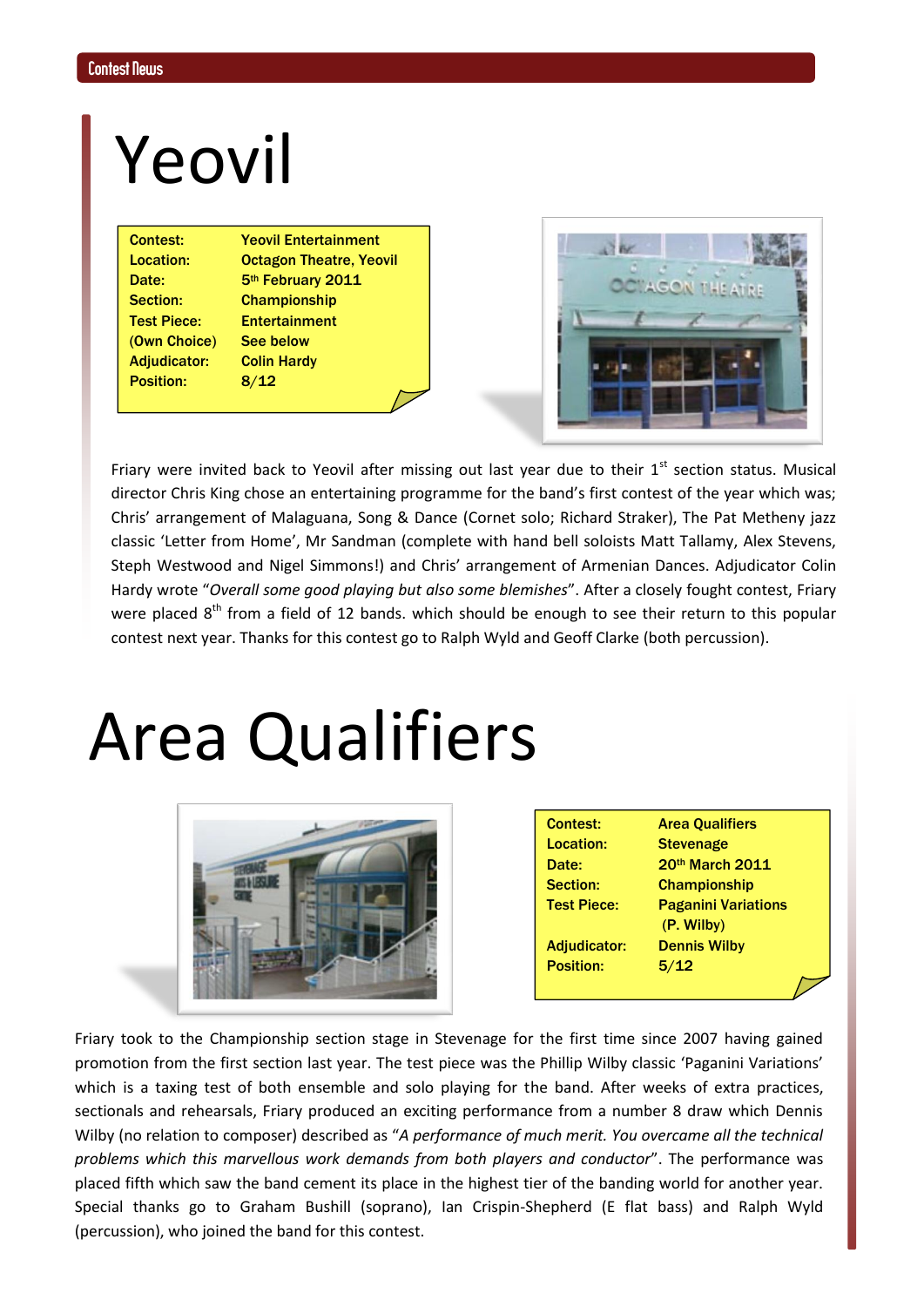# SCABA Spring Contest

| <b>Contest:</b>     | <b>SCABA Spring Contest</b>   |
|---------------------|-------------------------------|
| Location:           | <b>Windmill Theatre, Hove</b> |
| Date:               | 17th April 2011               |
| Section:            | <b>Championship</b>           |
| <b>Test Piece:</b>  | (Own Choice March/Test)       |
|                     | <b>Knight Templar/Prisms</b>  |
|                     | (Graham)                      |
| <b>Adjudicator:</b> | <b>Gareth Pritchard</b>       |
| <b>Position:</b>    | 1/1                           |
|                     |                               |



Friary Guildford Band added more silverware to their already impressive collection at the Southern Counties Amateur Bands' Association Annual Spring Contest in Hove.

Playing their own choices of march, Knight Templar (George Allen), and test piece, Prisms (Peter Graham), they won the Championship Section, March Prize and Best Bass Section (although they were the only entrants!), whilst solo euphonium player, Chris Straker, won the Best Instrumentalist award. Adjudicator Gareth Pritchard commented that the band's playing of the march would see them well placed in the Oldham and Saddleworth Whit Friday Marches contest, where Friary will be competing in mid June.

Band Chairman, Tim Gregory, was delighted with the result. "*We chose Prisms as our test piece as this is the set work for the Spring Festival Senior Cup contest in Blackpool next month. We know there is still some final work to do on it, but it was a good first formal run, and the adjudicator's comments were great encouragement for the Whit Friday Marches*."

### AGM Review...

The annual general meeting of the Friary Guildford band was held on the 20th April 2011 where the Management Team (MT) was elected to serve in the forthcoming year. There was a very pleasing review of the year with contesting highlights of winning the First Section National Finals and also a noticeable increase in the number of quality concerts that Friary have been involved with. MD Chris King commented that the band was moving up in the banding world and that he would continue to try and forward the musical direction of the band. Incumbent Chairman, Tim Gregory, announced that he would no longer be standing for the Chairman post but takes on the Band Manager role which has been vacant for the last year (although Tim

has been fulfilling some of these responsibilities). Alan Westwood takes over the Chair role with other changes seeing Alex Stevens resuming the Contest Secretary role from Janatha Yarham and Nick Krebs take one of the general MT slots. Joan Barker becomes the Minutes Secretary after 15 years service from Duncan Ford. Thanks go to the outgoing MT members after a good year and good luck for the year ahead for the incoming MT who are:

| Chairman:                          | <b>Alan Westwood</b>   |  |
|------------------------------------|------------------------|--|
| <b>Treasurer:</b>                  | <b>Jane Challiss</b>   |  |
| Secretary:                         | <b>Lauren Cave</b>     |  |
| <b>Band Manager:</b>               | <b>Tim Gregory</b>     |  |
| <b>Contest Secretary:</b>          | <b>Alex Stevens</b>    |  |
| <b>Public Relations Officer:</b>   | <b>Tim Straker</b>     |  |
| <b>Minutes Secretary:</b>          | Joan Barker            |  |
| Librarian:                         | <b>Phil German</b>     |  |
| <b>Supporters' Club Secretary:</b> | <b>Richard Straker</b> |  |
| <b>General MT Position:</b>        | <b>Nick Krebs</b>      |  |
|                                    |                        |  |